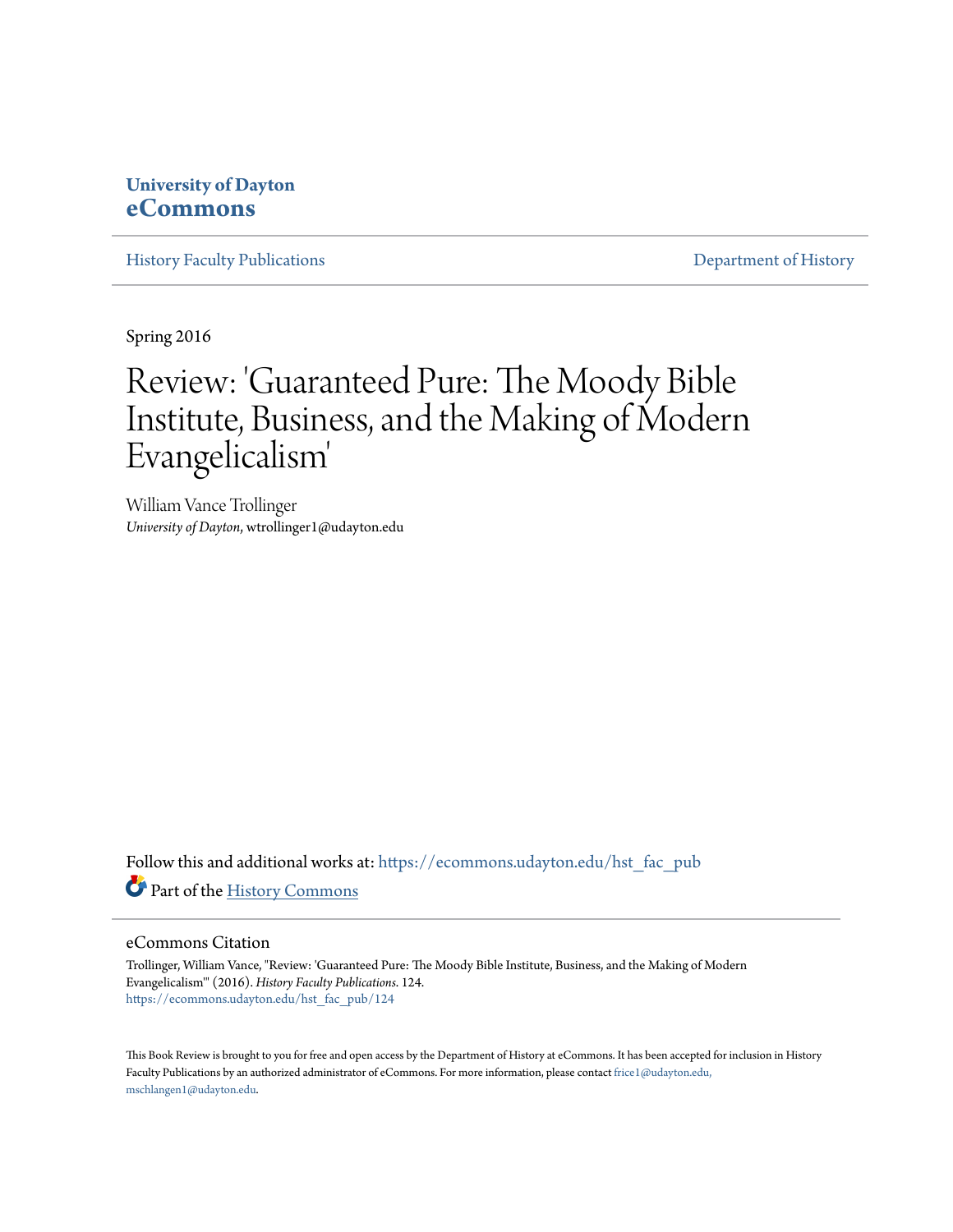**Guaranteed Pure: The Moody Bible Institute, Business, and the Making of American Evangelicalism.** By Timothy E. W. Gloege. Chapel Hill, NC: University of North Carolina Press, 2015. Pp. xv + 307. \$34.95 hardcover.

 It is a fine time to be a historian of fundamentalism/conservative evangelicalism in the United States. Over the past few years a number of outstanding works have appeared, many of which take seriously politics and economics. The best of this scholarship includes: Darren Dochuk, *From Bible Belt to Sunbelt* (2011); Kevin Kruse, *One Nation under God* (2015); Bethany Moreton, *To Serve God and Wal-Mart* (2009); Matthew Avery Sutton, *American Apocalypse* (2014); and, Molly Worthen, *Apostles of Reason* (2014).

 Now we can add to this list Timothy E. W. Gloege's *Guaranteed Pure: The Moody Bible Institute, Business, and the Making of Modern Evangelicalism.* Central to this cogently argued and beautifully written study is the argument that in the years between the Civil War and World War I leading conservative evangelicals abandoned the notion that Christians were formed in community, nourished by particular denominational traditions with particular creedal commitments. Instead, they understood religion as they understood economics, i.e., in highly individualistic terms, with individuals making rational and practical choices in both church and the marketplace. Operating out of these commonsensical and unexamined assumptions, these conservative evangelical leaders created a "new form of 'old-time religion' that was not only compatible with modern consumer capitalism but also uniquely dependent on it" $(2)$ .

 To tell this story Gloege focuses on the role of Chicago's Moody Bible Institute (MBI). Founded in the 1880s by revivalist (and former shoe salesman) Dwight L. Moody, MBI's original purpose was to prepare Christian workers for the task of evangelizing the working class, a task which – in the wake of labor strikes and the 1886 Haymarket bombing – Moody proclaimed to be the means for establishing social stability. Unconstrained by denominational ties, Moody and MBI's superintendent, Reuben Torrey, created a curriculum that would train their prospective Christian workers in the most effective evangelistic methods while thoroughly steeping them in knowledge of the English Bible. Guiding the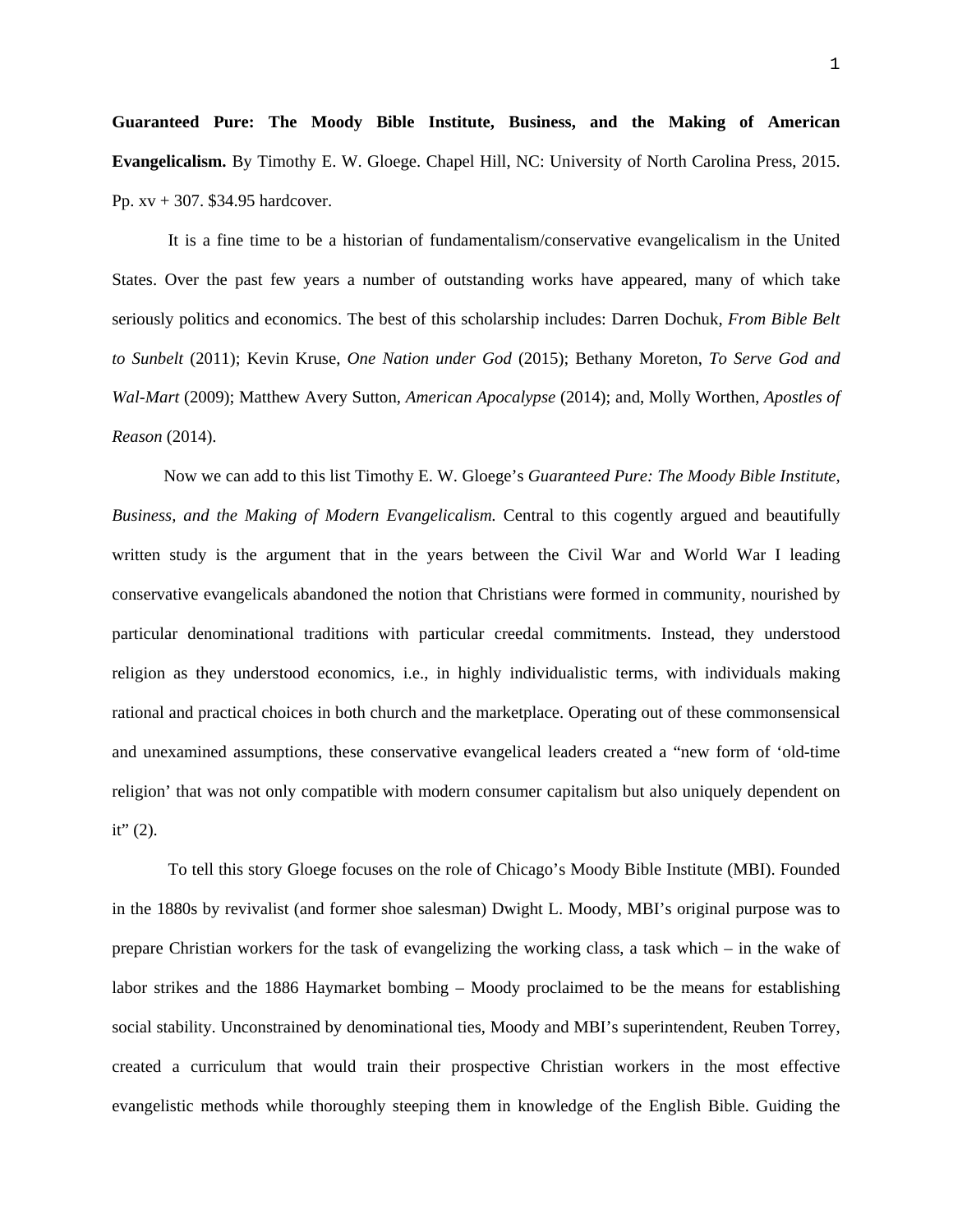latter was the notion that the Bible should be read plainly, as it was a "God-breathed, self-interpreting text" that served as "an all-sufficient replacement to church and tradition" (37).

 The problem with reading the Bible plainly was (and still is) that taking such an approach – especially when it comes to the teachings and life of Jesus – could lead one to political radicalism. So it was in the 1890s, when Populists used the Bible to make the case for social transformation. Such radicalism threatened the entire MBI enterprise, especially given that Moody had promised to solidify the status quo, not overturn the capitalist order. For "respectable" evangelicals and corporate funders to continue to support the school, the Bible needed to be made safe, hedged in. Toward that end Moody and his school turned to dispensational premillennialism. Even though it required, as Gloege observes, "breathtaking departures from traditional Protestantism," it provided "an alternative solution to a realist reading of the Bible" (105). No need to worry about the Sermon on the Mount; it applies to a future dispensation!

 Even more important in Gloege's telling, MBI also shifted its focus from Christian work to middle-class Christian consumption, a process presided over by Henry Crowell, Quaker Oats founder and head who became MBI president in 1904 (Moody had died in 1900). The task for Crowell and company was to create a brand-new, nondenominational theological product for conservative evangelicals to consume. The result was *The Fundamentals* project, which Gloege explains better than anyone else I have read. He convincingly documents how Crowell and other MBI administrators dominated this Chicagobased operation, which resulted in twelve, oft-repetitive volumes that established a "baseline" of Christian "essentials," with biblical inerrancy as the most important. Importantly, these "fundamentals" were not a creed, as a creed would have been too rigid for consumption by conservative evangelicals from a variety of denominations. These "fundamentals," which elided hundreds of years of church history and theological arguments while simultaneously inventing a claim to historical legitimacy, had as their goal to create a "modern 'old-time religion'" designed to rally a "diverse coalition of evangelicals and churchly conservatives" to a war against their alleged liberal and modernist enemies. (Gloege spends much less time on the latter, but of course the Christian enemies were as "constructed" as the Christian essentials.)